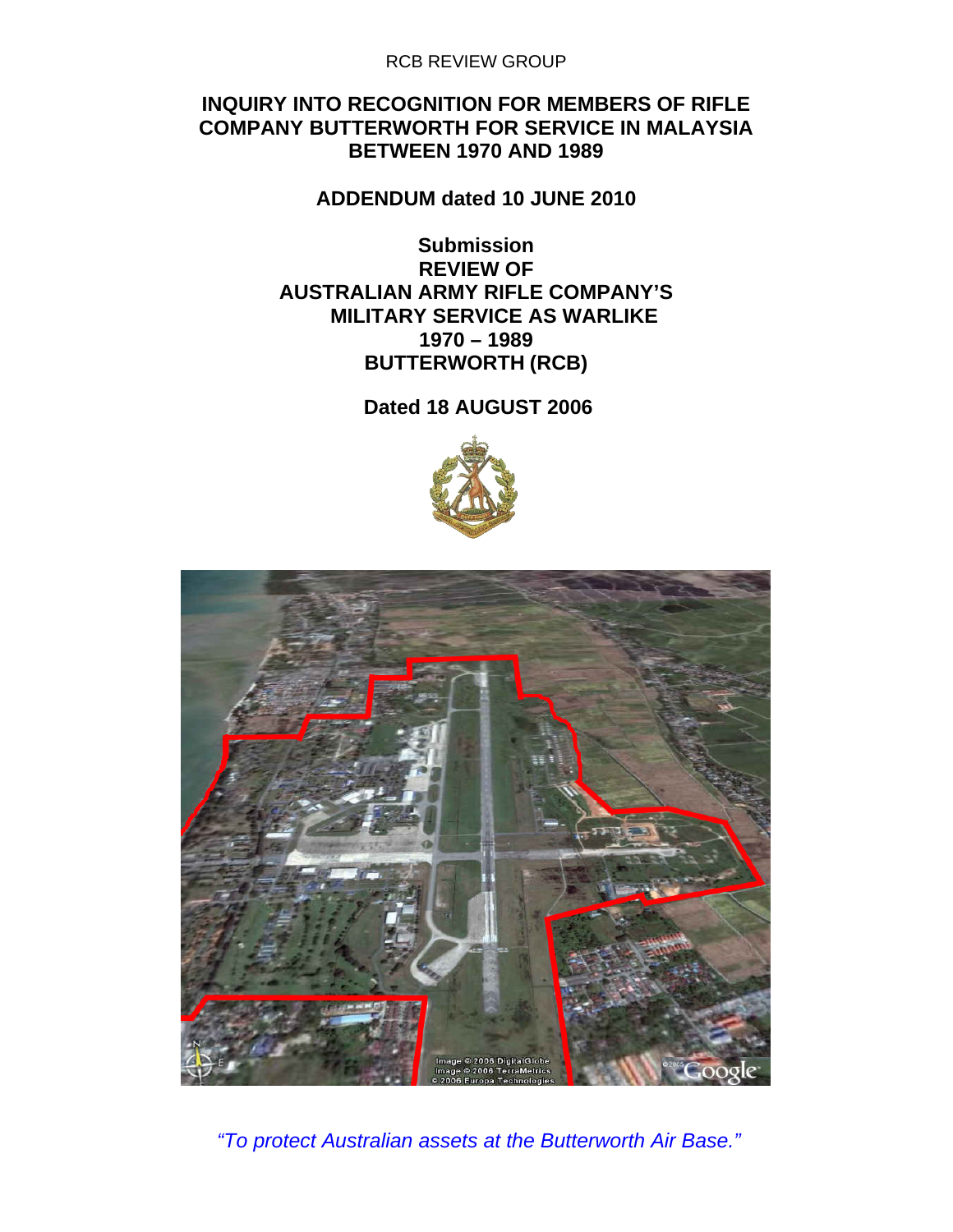## **INQUIRY INTO RECOGNITION FOR MEMBERS OF RIFLE COMPANY BUTTERWORTH FOR SERVICE IN MALAYSIA BETWEEN 1970 AND 1989**

## **ADDENDUM TO SUBMISSION REVIEW OF AUSTRALIAN ARMY RIFLE COMPANY'S MILITARY SERVICE AS WARLIKE 1970 – 1989 BUTTERWORTH (RCB) DATED 18 AUGUST 2006**

### **References:**

- 1. The Defence Honours and Awards Tribunal's Terms of Reference
- 2. Submission: Review of Australian Army Rifle Company's Military Service as Warlike (1970-1989) Butterworth (RCB) dated 18 August 2006
- 3. Covering Letter to Reference 2 Request for Service Review Rifle Company Butterworth (RCB) from Mr. Robert Cross Chairman RCB Review Group to The Hon. Dr Brendan Nelson MP Minister for Defence dated 18 August 2006
- 4. Letter: The Hon Bruce Billson MP Minister for Veterans' Affairs, Minister Assisting the Minister for Defence to Mr. Robert Cross Chairman RCB Review Group dated October 2007.
- 5. Letter and Document: Defence Legal Freedom of Information Directorate to Mr. Robert Cross Chairman RCB Review Group dated 1 April 2008 [1]
- 6. Letter: The Hon Warren Snowdon MP Minister for Defence Science and Personnel to Mr. Robert Cross Chairman RCB Review Group dated 27 August 2008
- 7. Letter: Robert Cross Chairman RCB Review Group to The Hon Warren Snowdon MP Minister for Defence Science and Personnel dated 22 May 2009

<sup>[1]</sup> Document 2007/1157072/1 (32) FOI 090/07/08– Background to Review of Rifle Company Butterworth Nature of Service to Mr. Robert Cross Chairman RCB Review Group dated 1 April 2008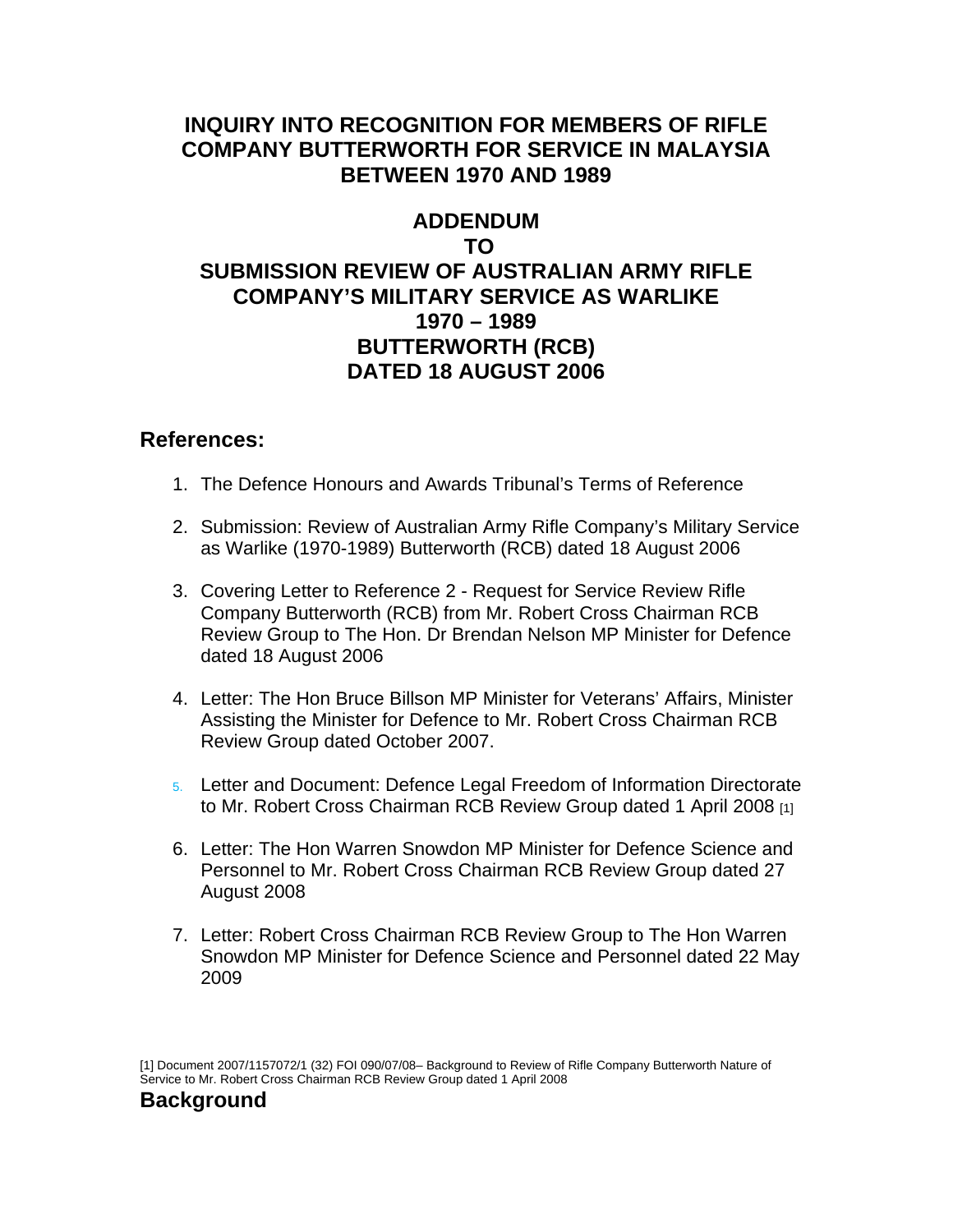References 2 & 3 were submitted to the then Minister for Defence, The Hon Dr Brendan Nelson MP.

Reference 4 advised that the Minister was not prepared to overturn the advice from Defence nor the advice from the Clarke Review regarding 'warlike' service. However, he was prepared to declare retrospectively the period of service as hazardous pursuant to section 120 of the Veterans' Entitlement Act and award the Australian Service Medal.

Reference 5 is the source advice document from the Nature of Service Review Team, for Minister Billson's letter (Reference 4)

Reference 6 advised us that our submission should have considered the repatriation legislation in force for the period in question, namely *The Repatriation (Special Overseas) Act 1962*. Because the Minister had decided under this Act that there was no basis on which RCB personnel could be allotted for special duty he could not support our claim.

Reference 7 is a notification of intent to respond to Reference 4 and seeking certification of the declaration for hazardous service.

## **Introduction**

This submission seeks to determine our claim that RCB service was warlike and therefore its company members are eligible for the AASM and for qualifying service for VEA entitlements.

It is an addendum to Reference 2. It specifically addresses:

- 1. Reference 5. The three conditions required of the *The Repatriation (Special Overseas) Act 1962* within the strategic environment existing in South East Asia (SEA) at the time and Australia's involvement in it and
- 2. References 4 and 5 matters relating to its comments and rejection reasons.

We assert that the RCB was a strategic deployment by the Australian government under its Five Power Defence Arrangement (FPDA) to protect/defend the Australian assets at the RAAF Base Butterworth (which included the FPDA's HQ of the Integrated Air Defence System (IADS)) and was a strategic ready-reaction force on call for deployment by the Australian Government as required.

We contend that the RCB's deployment was covered by *The Repatriation (Special Overseas) Act 1962* because it was a deployment for a specific strategic role related to the FPDA. This involved a specific allotment for duty requiring it to defend the Air Base within a country that was at 'declared war' with internal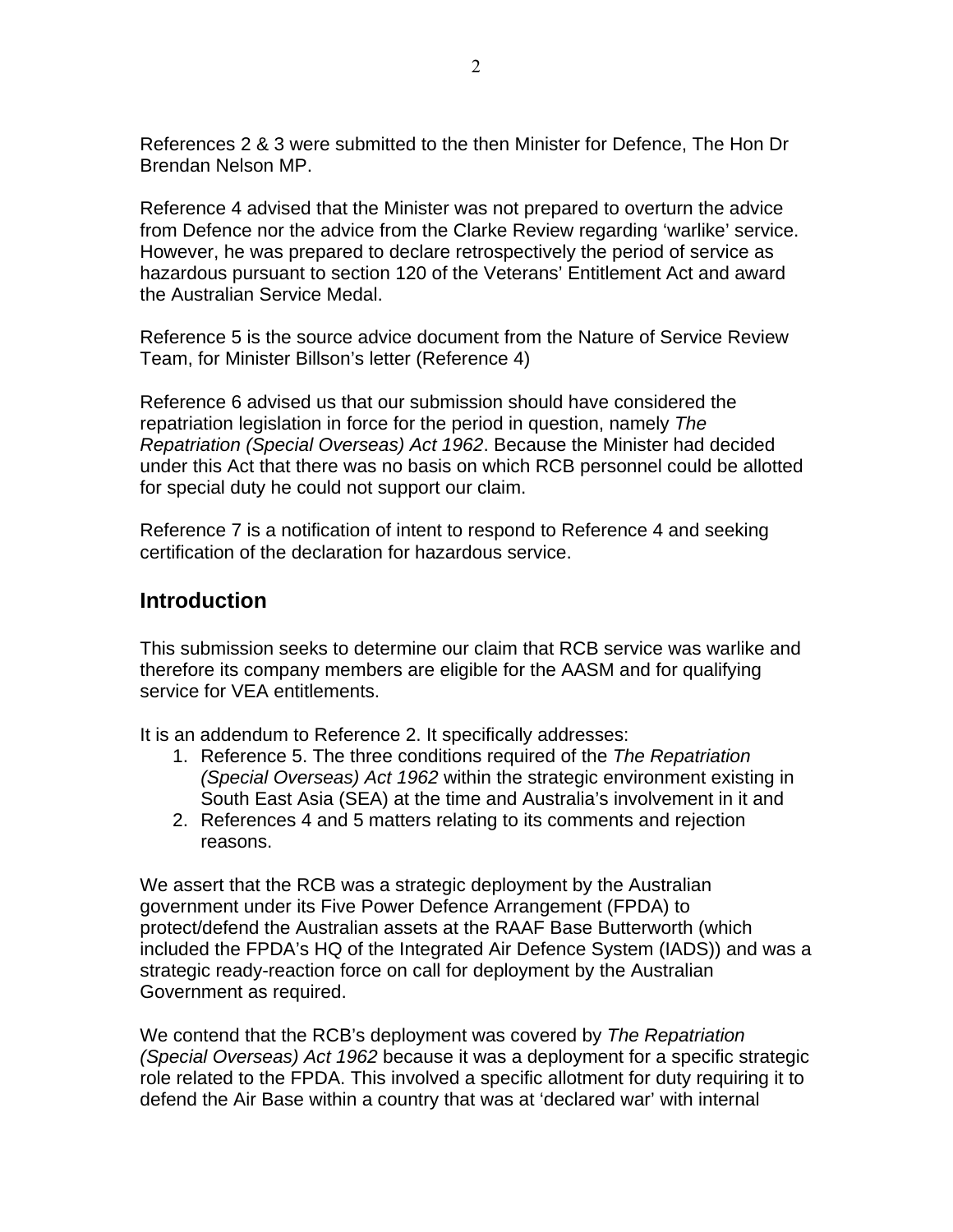insurgents supported by external communist countries, and where the Base was being used by the Malaysian Armed Forces (air and ground forces) for offensive operations against its enemy.

We believe that the RCB's deployment must be considered within the context and perspective of: strategic events within the South East Asian (SEA) regional area, the existing security threats and consequent political and policy decisions made by the Australian Government at that time.

## **SEA Strategic Environment**

After the Second World War, the growth of communism in SEA and particularly its revolutionary success in China 1949 created regional instability that was exacerbated by China's active involvement in the Korean War 1950 - 1953 and its fostered support of wars of national liberation in Vietnam and insurgencies in Malaya, Laos and elsewhere in SE Asia. This regional instability lead to the belief in the Domino Theory: that unprotected nations would fall like dominoes to communism without external support from "free" nations.

Within this threat Australia's strategic alliances were formed with other nations to combat communism's spread. In the case of Australia's defence the alliance with the USA and NZ in the ANZUS Treaty became its cornerstone and "Forward Defence" strategy.

The French defeat in the Vietnam War and the subsequent Geneva Peace Declaration in 1954 created further instability with Vietnam's division into North and South Vietnam.

The SEATO Alliance was formed 1954 as protection or a defence shield for other nations in the region.

In Malaya, communist insurgent activity in 1948 led to the declaration of The Malayan Emergency (1948-1960). British Commonwealth Forces deployed under the Australian, New Zealand and Malaya (ANZAM) Agreement Treaty (1948) assisted the Malayan Armed Forces (MAF) against the Malayan National Liberation Army (MNLA). Australia's initial commitment was to coordinate service planning in defending air and sea communications but after the French defeat in Vietnam 1954 it was extended to include ground forces; an Infantry Battalion Royal Australian Regiment (RAR) and other supporting arms as part of the British Commonwealth Far East Strategic Reserve.

The directive for the Strategic Reserve, gave it two roles. The primary role was to provide *'a deterrent to further Communist aggression in South East Asia'*, The secondary role was *'to assist in the maintenance of the security of the Federation of Malaya by participating in operations against the Communist Terrorists'*, but this was not to occur to the prejudice of the primary role.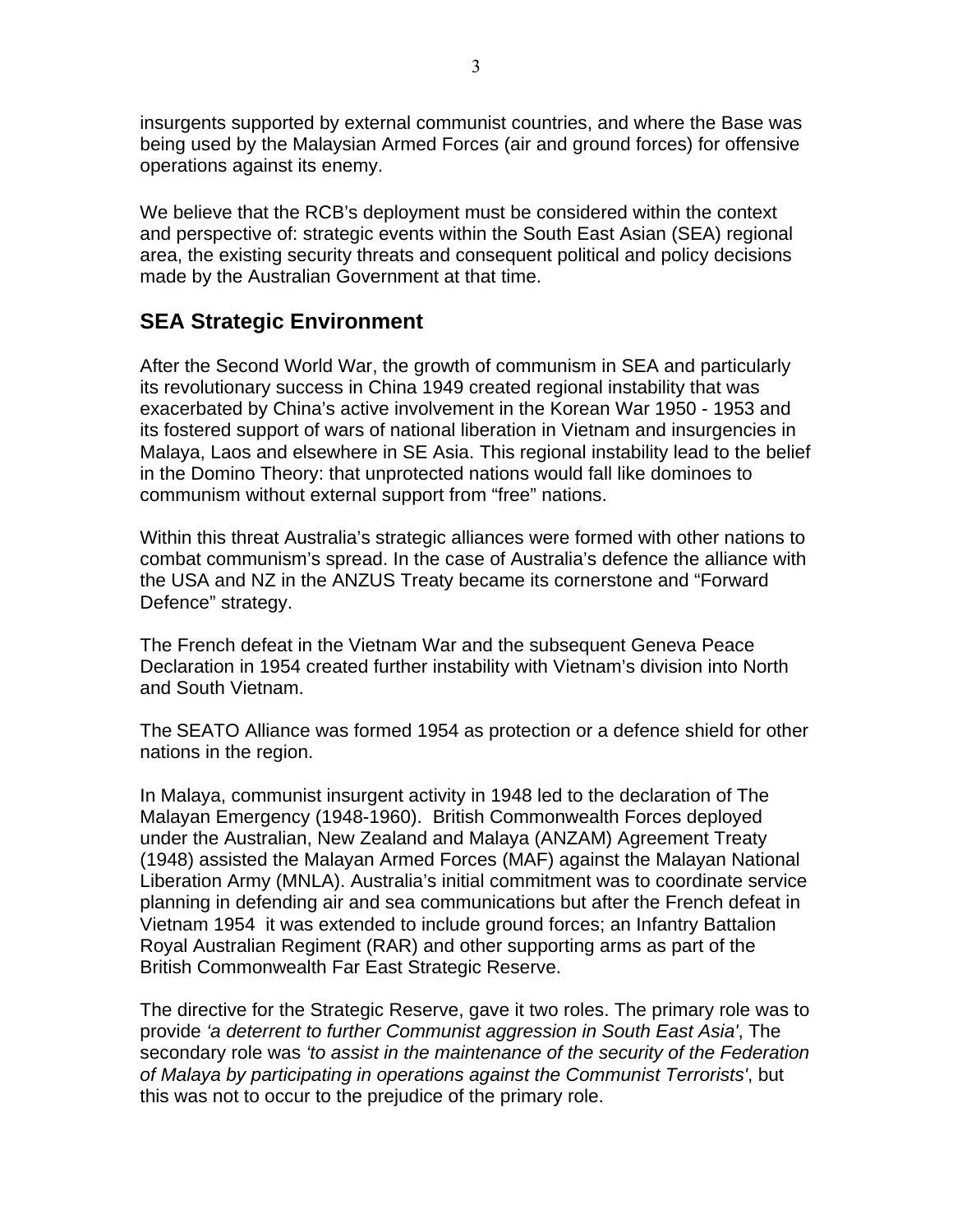This ANZAM Agreement was incorporated into the Anglo-Malayan Defence Agreement (AMDA) shortly after Malayan independence in 1957.

Malaya ".... had become the pivot of Australia's forward defence" [2] This meant that for the first time Australian ground forces were to be deployed outside of its territorial limits in peace time.

With the establishment of the Malaysia Federation in 1963 Indonesia saw it as a threat and so began it policy of Confrontation against the new nation. Commonwealth Strategic Reserve (CSR) forces including an Australian Infantry Battalion were deployed to assist the Malaysians against Indonesian armed forces in Sabah and intruders on the mainland.

The Second Malaysian Emergency supported by China and North Vietnam began in 1968 and concluded in 1989. (RCB deployment 1970 – 1989)

Australia's forces commitment to the Vietnam War commenced with the deployment of the AATTV in 1962, increasing in size to a Task Force and Logistic Support Group before being withdrawn in 1972. RAAF Base Butterworth was used as a transit base for Vietnam support. This commitment was opposed vigorously by the then Opposition Labor Party who by 1970 had won support from many people and fostered protest marches throughout Australia against the war and conscription. Its 1972 election strategy was to see the end of conscription; the end Australia's involvement in the Vietnam War and the return all troops deployed overseas.

After the British Government's decision to withdraw its military forces from Malaysia and Singapore at the end of 1971, the Five Power Defence Arrangements (FPDA) between Malaysia, Singapore, New Zealand, Australia and the United Kingdom was concluded to ensure defense against external aggression. It replaced the earlier arrangements associated with the Anglo-Malaysian Defence Agreement (AMDA)

From 1971, a residual force of Commonwealth 'ANZUK' troops numbering some 7,000, remained in Singapore under bilateral arrangements.

The FPDA did not require the stationing of multinational forces in either Malaysia or Singapore except for those involved in the active operation of the Integrated Air Defence System (IADS) located in Butterworth, Malaysia, to be commanded by an Royal Australian Air Force Vice-Marshal, the RAAF squadrons already

[2] Stewart, Sir Alan, 1967, The Evolution of Australian Foreign Policy, 1938-1965. p167

based there and its infantry company protection, the RCB. The FPDA provided a psychological deterrence.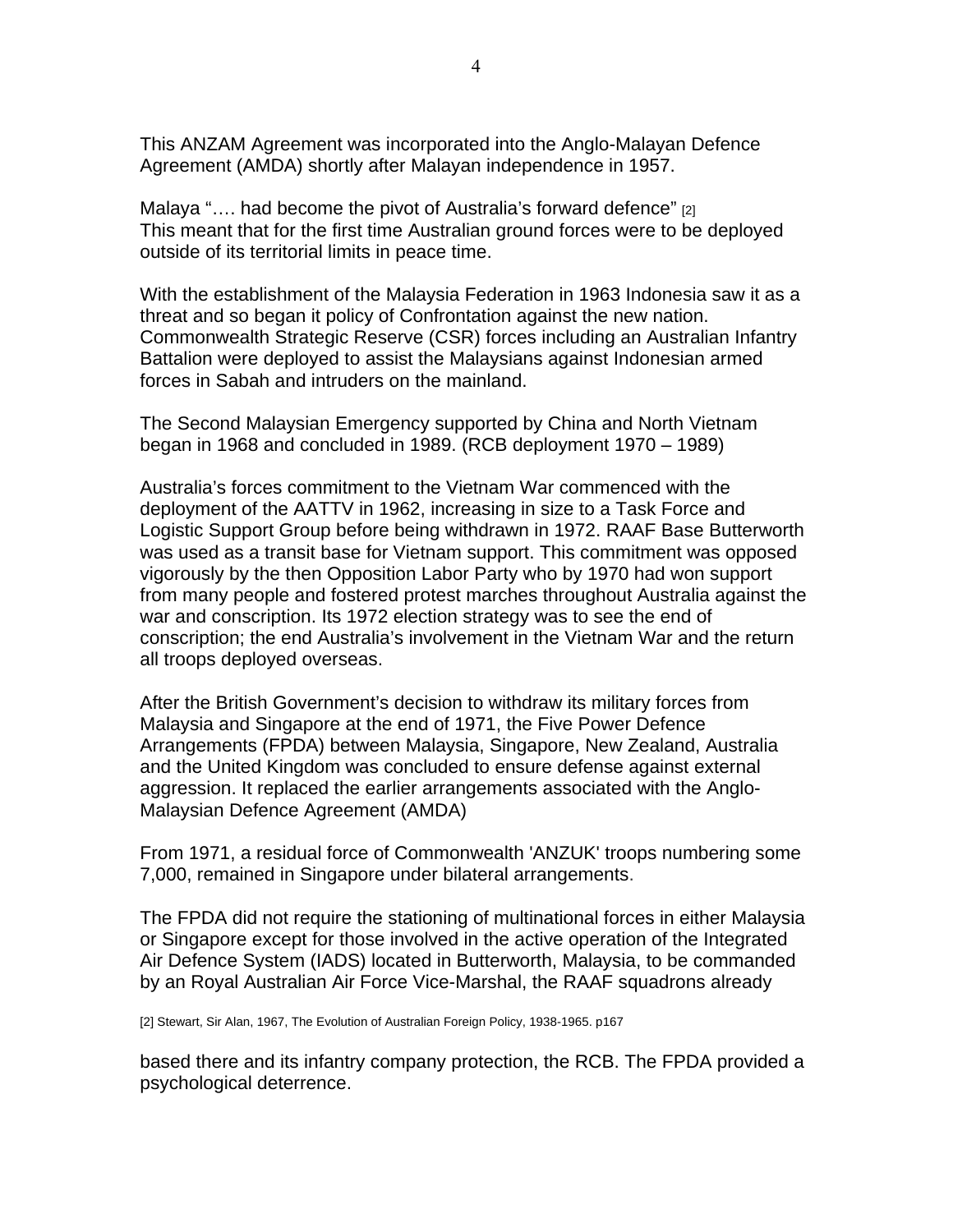In Australia's Federal election (December 1972) a change of Government saw the Australian Labor Party elected. The new PM, The Hon. Gough Whitlam MP, legislated a change in Australia's defence strategy from "Forward Defence" to "Fortress Australia". This involved the withdrawal of all Australian combat forces in Vietnam and Singapore from overseas deployment. This included the decision to withdraw from the ANZUK Brigade.

However, the Australian Government under the FPDA retained the RAAF's presence at Butterworth Air Base for: command of the IADS and regional strategic security. The infantry rifle company (RCB) was deployed for its protection.

# **The Repatriation (Special Overseas) Act 1962. [3]**

To qualify for repatriation benefits under this Act three conditions are required:

- 1. That a special area was prescribed;
- 2. That the personnel were serving in the special area; and
- 3. That the personnel were allotted for special duty within the special area.

### **A Prescribed Special Area?**

Practically, YES: in all Directives for the RCB's deployment and operations the area was specifically stated as the area within the Air Base Butterworth.

Theoretically, in accordance with the Act, NO special area was gazetted by the Governor General for the RCB, even though the deployment was approved/noted by Parliament [4] and was directed by the Joint Chiefs of Staff Committee [5] and formalized in the Chief of the Defence Force Staff's Directive to the Chief of the General Staff and Chief of the Air Staff. [6]

We consider that by the very nature of the RCB's strategic role, deployment and command structure it should have been prescribed. Failure to do so can be attributed to the Labor Government's political sensitivity to any forward troop deployment overseas because it had campaigned successfully at the 1972 Election on a platform to bring all ground forces home to Australia and its decision via the Chiefs of Staff Committee (COSC) to "sell" the RCB's role to the public as a training deployment with the MAF.

- [3] The Repatriation [Special Overseas] Act. 1962. p ???.
- [4] Hansard 25<sup>th</sup> February 1969, pp 33-37: Australian PM John Gorton's announcement to parliament
- [5] Review of Five Power and ANZUK Arrangements, Joint Chiefs of Staff Committee 11 Jan 73.

[6] CDFS Directive 13/73, File 566/2/148.

**The RCB's Task**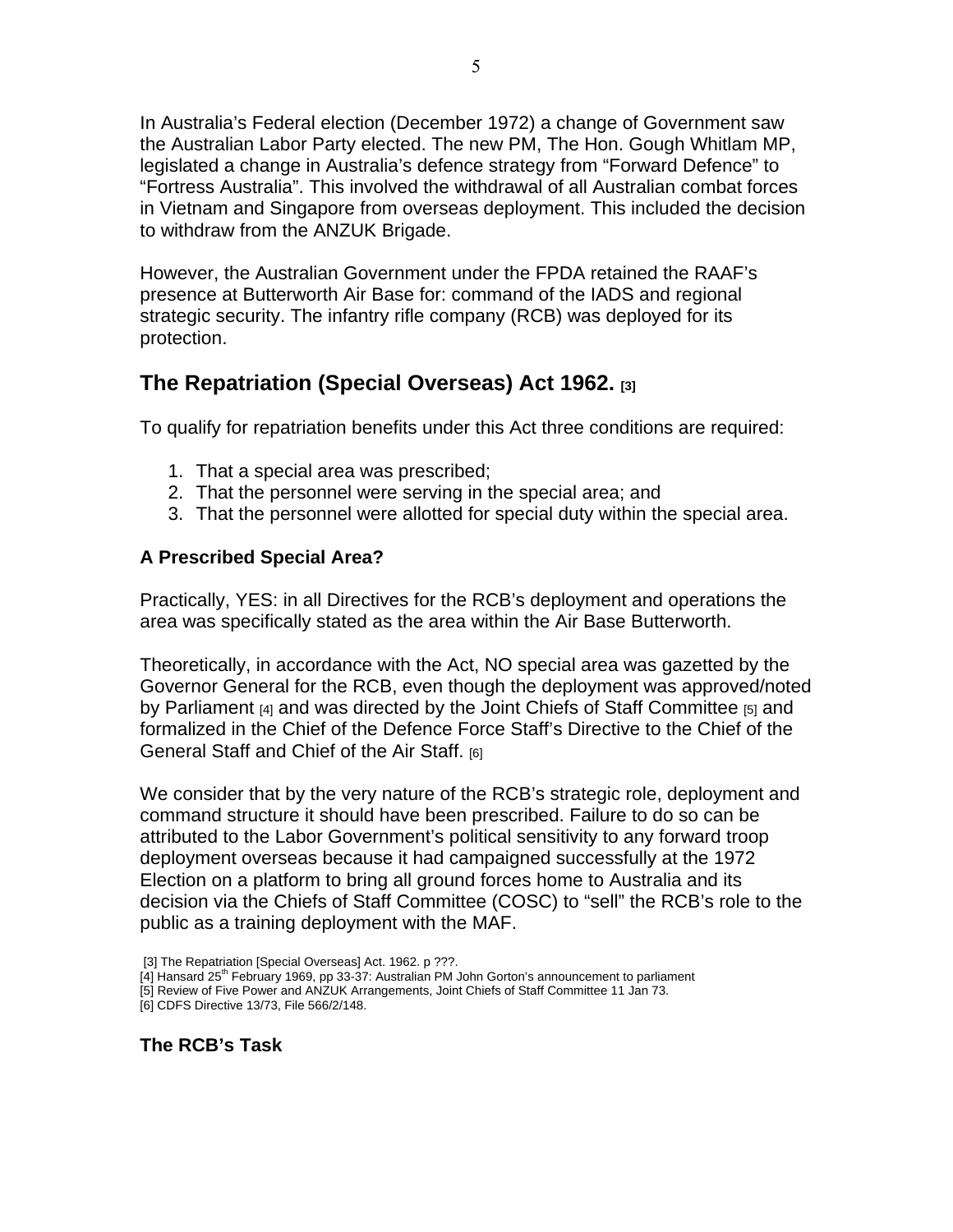The RCB's operational deployment was authorised by the Australian Government [7] but not prescribed by the Governor General as an operational area at the time because of political sensitivities for both Australia and Malaysia. The specific area designated by the Five Power Defence Agreement (FPDA) and repeated in all Commanders' Directives to the Officer Commanding (OC) for RCB was the area within the Butterworth Air Base (BAB).

The deployment was defensive "to protect Australian assets at the Butterworth Air Base" in a country, Malaysia, that was actively involved in armed operations  $(2^{nd}$  Malaysian Emergency 1968 –1989) against a real, clear and present danger from its enemy, the Communist Party Malaya/Communist Terrorist Organisation (CPM/CTO)'s terrorists who were being supported by China and North Vietnam.[8] The Malaysian Armed Forces (MAF), were fighting under their active service classification.<sup>[9]</sup>

Under the FPDA a fully operational active IADS was established, which further enhanced the strategic role of the RCB.

Although the RCB's role was *"to protect Australian assets at the Butterworth Air Base"* it was to be obscured to the public for sensitive political reasons (to Malaysia, Singapore and the Australia's Labor Government sensitivity to a forward deployment of troops) and was to be promoted "for training purposes." [10] No publicity was to be sought for RCB's deployments. [11] A report from the VCGS's Visit to Malaysia of the Butterworth Company (RCB) 1973, [12] confirms this position:

 "*The deployment of this Company to Butterworth has in recent years assumed a real importance because of somewhat increased concerns about possible threats to base security. Although the Malaysians may be expected to have assumed that this is the case, publicly and privately the position is maintained on both sides that the deployment is for exercise purposes."* 

For this reason service at Butterworth was not declared an active service area under the Defence Act or by notice in the Gazette. [13] We believe that by the very nature of the RCB's strategic role, deployment and command structure it should have been prescribed.

7. Hansard 25<sup>th</sup> February 1969, pages 33-37: Australian PM John Gorton's announcement to Parliament.

<sup>8.</sup> Chin Peng, My Side of History, 2003

<sup>9.</sup> Letter dated 11<sup>th</sup> October 2004 from Lim Kui Lee, The Legal Department Ministry of Defence Malaysia.

<sup>10.</sup> Document: Review of Five Power and ANZUK Arrangements prepared for the Defence Committee dated 11<sup>th</sup> January 1973, paragraph 28. (e).

<sup>11.</sup> Directives: Plan Asbestos files and CDFS Directive to CGS and CAS and Department of Air Organisation Directive 13/73, file 566/2/148, paragraph 15 dated  $20<sup>th</sup>$  August 1973.

<sup>12.</sup> Report: VCGS to the Chiefs of Staff Committee Agendum No 47/1973 supplement No1 dated 16th October 1973, paragraph 3.

<sup>13.</sup> Signal: DEFARM Canberra to FIELDFOR Sydney 110355Z Sep1974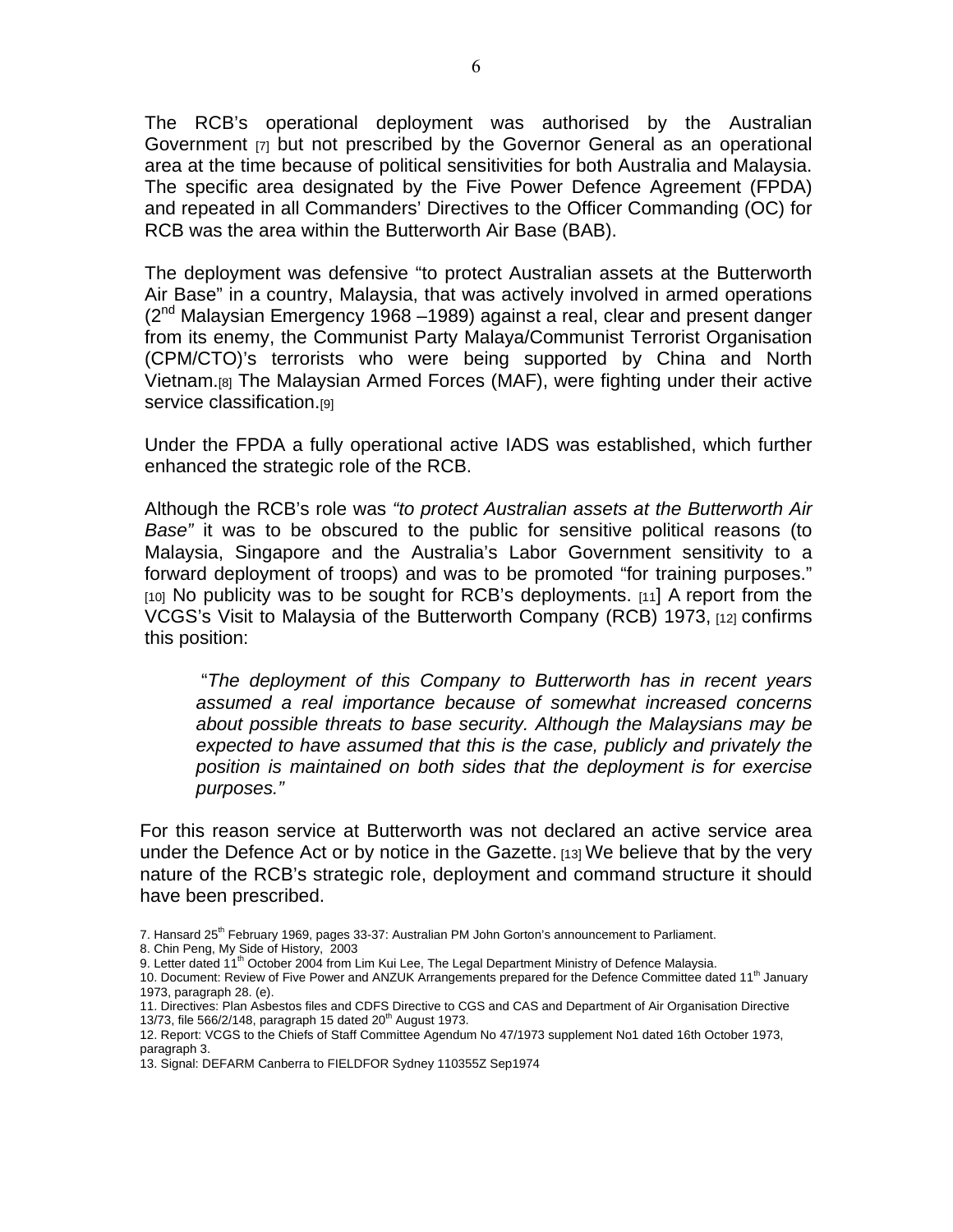After 1972, the newly elected Labor Australian Government's Defence Minister confirmed;

> *"… we have emphasized our commitments to the security of our region. We will support the Five Power Agreement. The most effective way in which this can be done is by provision of assistance in training, logistics, technical assistance and through joint exercises – not by stationing combat troops overseas in the absence of treaty obligations and threat of external aggression".* **[14]**

The RCB was retained at BAB with added emphasis on a combined training role with the MAF. In practice, this role was not achievable because of the MAF's intense operational commitments they had little if any time available for training "sometimes the Battalions would come out of the jungle to undergo three months retraining but usually go back into the jungle without having had time to do any".**[15]**

We consider that the RCB had an undeclared role as a Ready Reserve Force for the Australian Government's emergency needs in SEA. Support for this belief arises from the fact that RCB was a direct command unit of Army HQ and later Field Force Command who ordered its preparedness for specific tasks related to a hijacked aircraft's possible landing at Butterworth in 1973 and assistance to the evacuation of Australian Embassy staff and others from Saigon in 1975.

#### **Personnel were serving in the special area?**

YES. All deployments and administrative processes and procedures were correctly documented that personnel were serving in the BAB.

#### **Personnel were allotted for special duty within the special area?**

YES. All personnel in the RCB deployments were allotted for the special duty as tasked by the mounting authority and the relevant Directives. Their special duty was the defence of the BAB.

This is further supported by the fact that the administrative procedures that were required to be completed by the RCB personnel before deployment, suggested that the deployment was for more than 'training'. These were the same procedures required for embarkation to Vietnam.

<sup>14.</sup> Hansard: Ministerial Statement – Australian Defence Policy. by Mr Lance Barnard Minister of Defence  $28^{th}$  February 1973

<sup>15.</sup> Report: Australian Company at Butterworth by Group Captain L.J. Hoare, Services advisor Australian High Commission, Kuala Lumpur, dated 4<sup>th</sup> October 1973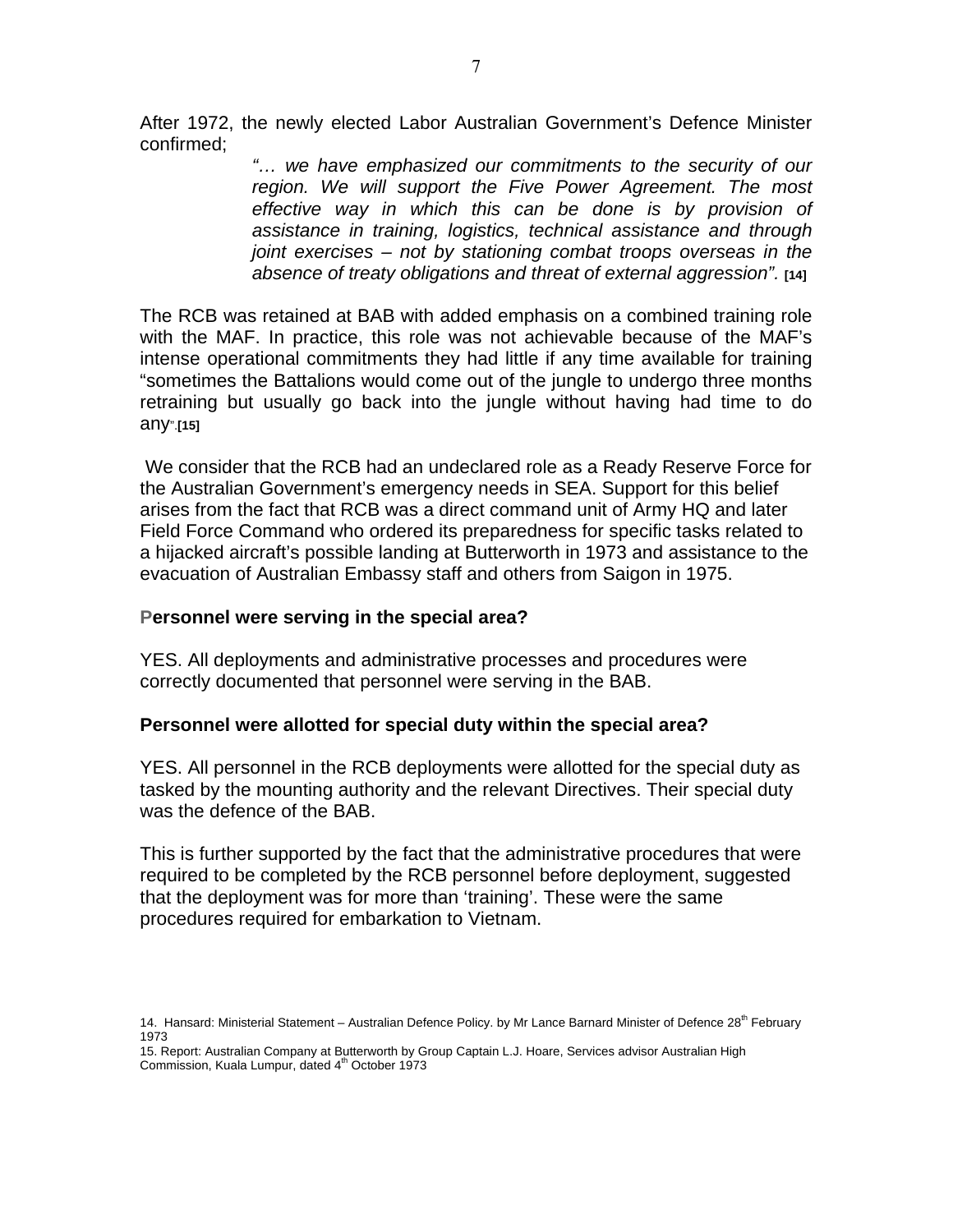## **Response to References 4 and 5– Defence Advice and Clarke Review**

At Annex A we contest some comments made in the Nature of Service Review Teams recommendations [16] that were the source of Minister Billson's letter (Reference 4).

## **Conclusions**

The RCB was a strategic deployment approved by the Australian government under its Five Power Defence Arrangement (FPDA) to protect/defend the Australian assets at the RAAF Base Butterworth (which included FPDA's HQ of its Integrated Air Defence System (IADS)) and was a strategic ready-reaction force on call for deployment as required.

The RCB's deployment was authorised by the Australian Government [17] but not prescribed by the Governor General as an operational area at the time because of political sensitivities for both Australia and Malaysia. The specific area designated by the Five Power Defence Agreement (FPDA) and repeated in all Commanders' Directives to the Officer Commanding (OC) RCB **was the area within the Butterworth Air Base (BAB).** 

We contend that the RCB's deployment was covered by *The Repatriation (Special Overseas) Act 1962* because it was a deployment for a specific strategic role related to the FPDA in a specific area. This involved a specific allotment for duty requiring it to defend the Air Base within a country that was at 'declared war' and where the Base was being used by the MAF (air force and ground forces) for forward operations against its enemy.

The deployment was defensive "to protect Australian assets at the Butterworth Air Base" in a country, Malaysia, that was actively involved in armed operations  $(2^{nd}$  Malaysian Emergency 1968 –1989) against a real, clear and present danger from its enemy, the Communist Party Malaya/Communist Terrorist Organisation (CPM/CTO)'s terrorists who were being supported by China and North Vietnam.[18] The Malaysian Armed Forces (MAF), were fighting under their active service classification.[19]

Robert Cross **10th** June 2010 Chairman RCB Group Committee,

<sup>16.</sup> Document 2007/1157072/1 (32) FOI 090/07/08– Background to Review of Rifle Company Butterworth Nature of Op. Cit.

<sup>17.</sup> Hansard 25<sup>th</sup> February 1969, pages 33-37: Australian PM John Gorton's announcement to Parliament.

<sup>18.</sup> Chin Peng, My Side of History, Op Cit

<sup>19.</sup> Letter dated 11<sup>th</sup> October 2004 from Lim Kui Lee, The Legal Department Ministry of Defence Malaysia.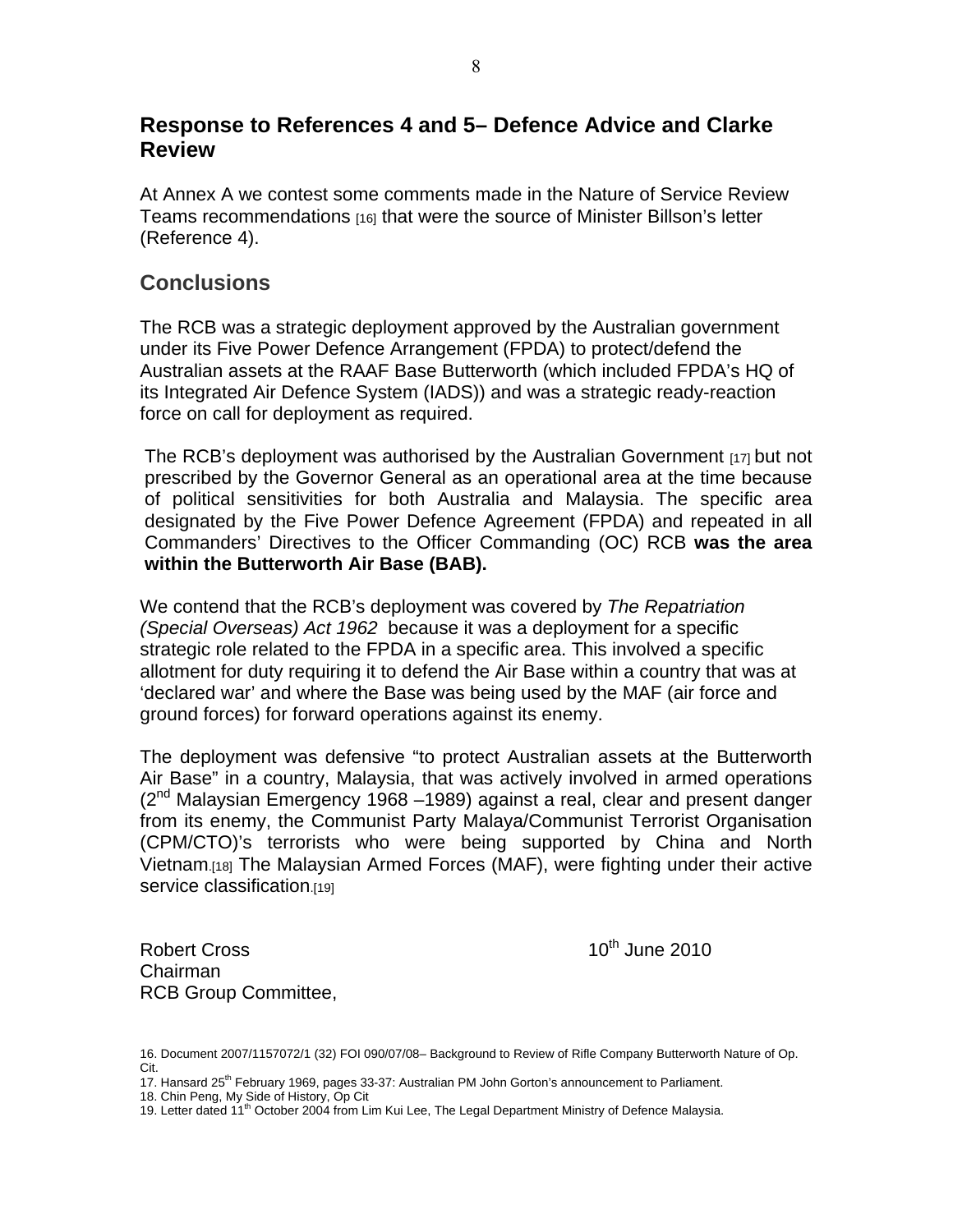#### RCB GROUP COMMITTEE

Robert Cross (1973, 1974/75, 1982) Chris Duffield (1973) Phil Oysten (1974/75) Ken Rundell OAM (1979/80, 1987 and 2001) Stan Hannaford (1974/75) Padre Gary Stone (Pl Comd1974/75) Greg Decker (1974/75) Russell Linwood (OC 1982) Ted Chitham MC OAM, (CO 8/9 RAR Dec 1974 – Dec 1976 during which two RCBs were deployed) and its 423 RCB contributors (names can be supplied on request)

- Annexure: A. Response to the Nature Of Service Review Team's Recommendations - Defence Advice and Clarke Review
- Attachment: 1. Submission: Review of Australian Army Rifle Company's Military Service as Warlike 1970 – 1989 Butterworth (RCB) dated 18 August 2006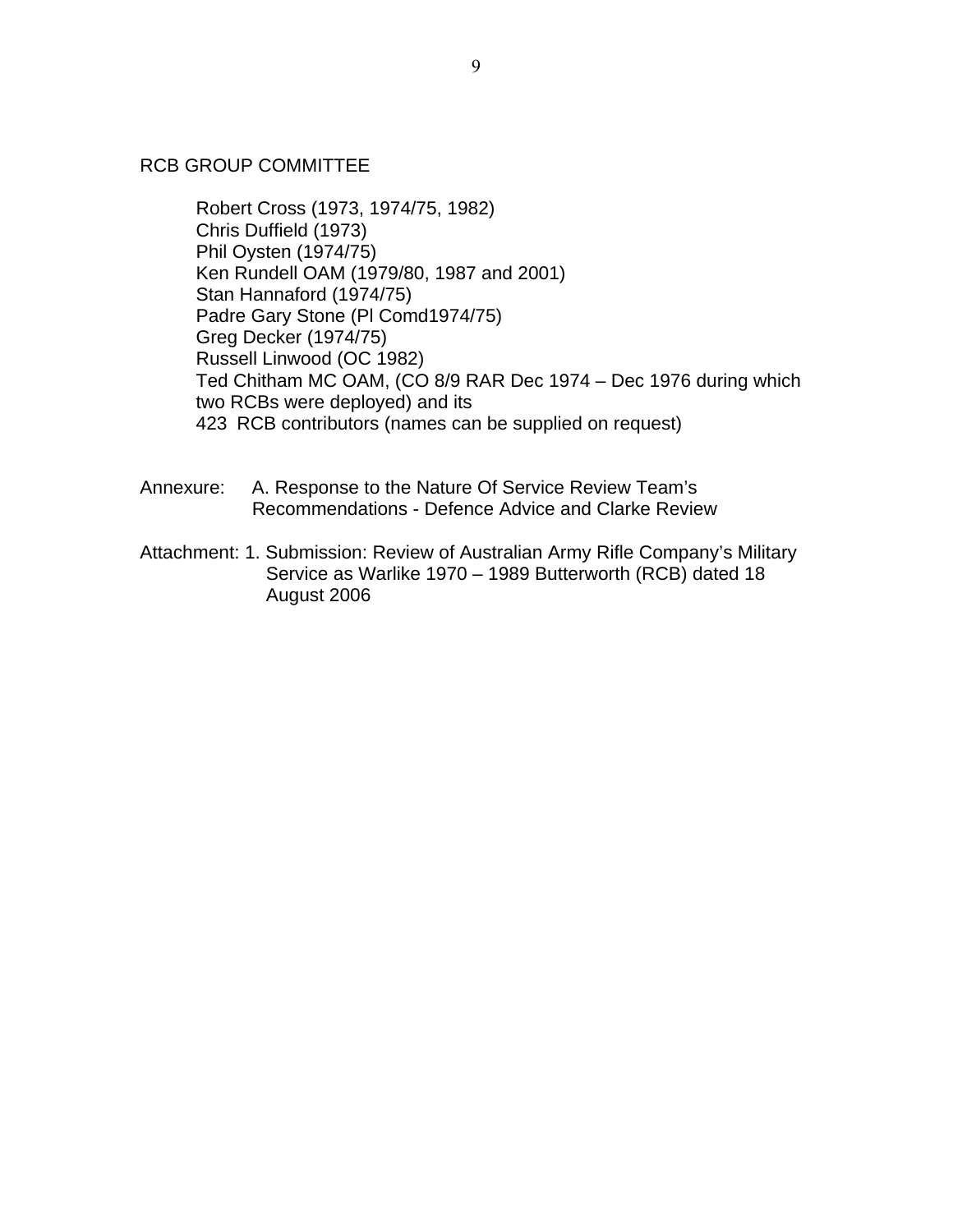### **Annex A**

# **Response to the Nature Of Service Review Team's Recommendations - Defence Advice and Clarke Review**

Having received Minister Billson's letter (Reference 4) we sought access on 23 November 2007 under Freedom of Information Act 1982 to:

 "a full copy of the Nature of Service Review (NOSR)Teams Recommendations that were made to Government regarding classification of Military service with the Rifle Company Butterworth."

An incomplete copy of it (Reference 5) was released to us on 1 April 2008 in a form that was authorized. We note that paragraphs 4, 5, parts of 6, 11, 12, 13, 18, 19, parts of 20, parts of 24, 25, parts of 26, parts of 30, 31, 32, parts of 37 et seq. were missing, **presumably unauthorized for no stated reason**.

We comment on the following matters contained in the NOSR referenced document.

#### **Applicable Legislation - The Repatriation (Special Overseas) Act 1962**.

The COSC recommended that

 "the Services be directed that allotment for 'special duty' should only be made at a time when personnel are exposed to potential risk by reason of the fact that there is a continuing danger from activities of hostile forces or dissident elements; in the present circumstances allotment should therefore be confined to personnel specifically allotted for duty in relation to Indonesian infiltrators or communist terrorists in circumstances where there has been a specific request for the assistance of Australian forces and where the task has been clearly defined …"

Cabinet's decision No 1048 of 7 July 1965 endorsed the recommendation.

We contend that the RCB was allotted for special duty as a protective force with the specific consent of the Malaysian government to protect the BAB and the IADS for the following reasons:

1. Regional Security. Under the FPDA the Base provided the Integrated Air Defence System (IADS) for Malaysia and Singapore in a threatened SEA region. The IADS was under the command of the resident Royal Australian Air Force Vice-Marshal.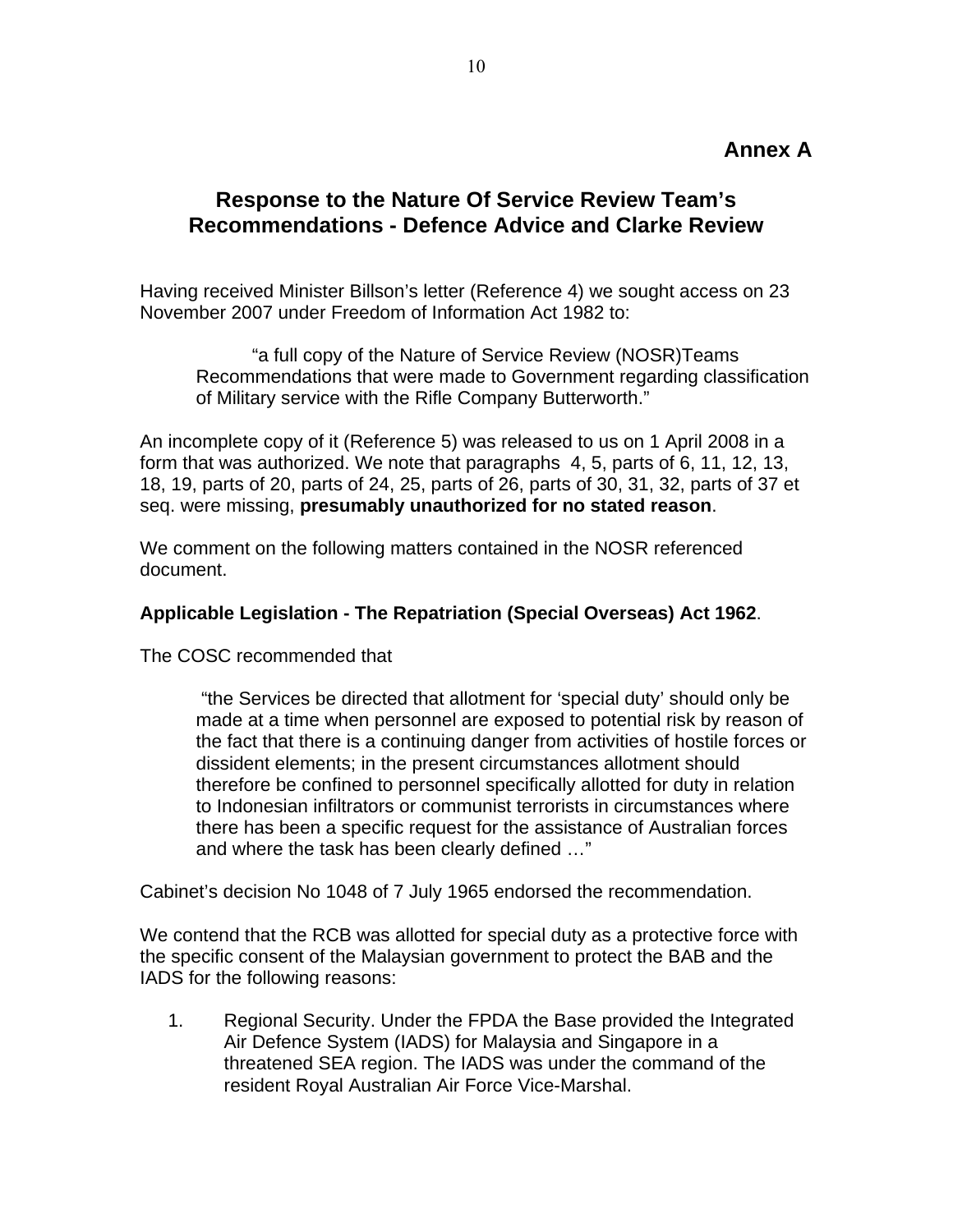- 2. Malaysia was at war with internal insurgents fostered by China and North Vietnam. The MAF were totally involved in operations against their insurgent enemy.
- 3. The BAB was a vital forward operational support base for MAF ground forces' deployment into the Malay/Thai border Area of Operations, logistic support and offensive air support. The BAB was perceived as a vulnerable target.
- 4. The RAAF had two squadrons and supporting elements at BAB for strategic reasons as part of the FPDA
- 5. The RCB was a ready reaction force capable of being deployed as a combat unit for any other tasks if directed by the Australian government.
- 6. To provide a psychological deterrent to a prospective enemy.

Australia's commitment to the defence of the BAB can be seen in the following chronology:

- November 1970. RCB deployed from the Commonwealth Strategic Reserve force in Singapore
- April 1971 FPDA signed
- September 1971 IADS established at BAB
- 1973 after Australian ground forces withdrawal from Singapore and the RCB deployed on rotation from Australia

### **Clarke Review 2003 – Incurred Danger**

Cabinet's guidance in its 1965 statement to the notion of incurring danger said

*"allotment for special duty should only be made at a time when the personnel are exposed to potential risk by reason of the fact that there is continuing danger from activities of hostile forces or dissident elements…"* 

It is noted that this guidance was given in relation to Indonesian confrontation where troops were deployed on search and destroy offensive operations.

In the case of defensive operations, the initiative lies with the enemy who can choose their time, tactics and forces to attack. Defenders are alert within their base prepared with defence, counter penetration and counter attack plans waiting for the attackers. BAB was a potential target in the circumstances as outlined above.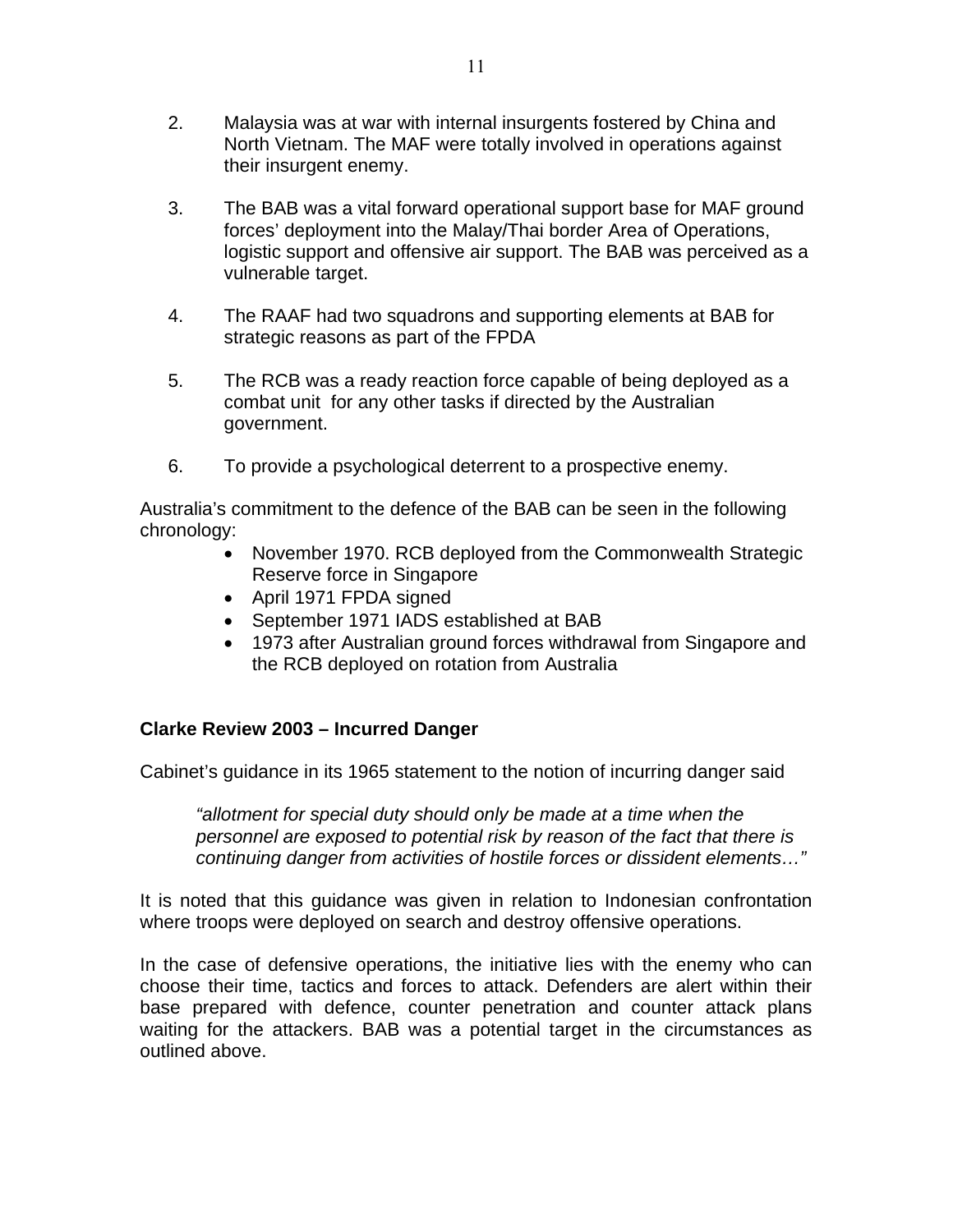That no attack of enemy ground forces occurred could be credited to the deterrent effect of the RCB's presence.

It would seem that the requirement to prove incurred danger for any defence role is for an attack to occur and that casualties result. If so then it would be interesting to know what would be the triggers and benchmarks (such as the type of attack, indirect mortaring and shelling or a ground assault, and the number of casualties required to be incurred) to invoke warlike service recognition.

#### **Clarke Review 2003 – RCB Service**

It is regrettable that the submissions made by a few individuals to that Review did not have the depth of knowledge to present the whole facts of the RCB's role and service.

#### **Comparison with Other Operations**

There is no denying that Vietnam was a 'hot' war. We do believe that in any Base defence role in an environment where a threat exists that battles may occur. That there was no attack should not penalize those who were deployed in defence and prepared to fight and die.

#### **Other Relevant Decisions**

We contend that the RCB was allotted for special duty at BAB in a threat environment.

It is noted that personnel deployed in Korea after the Armistice 1953 – 1956 in defensive positions have on review in 2009 been granted qualifying service for VEA entitlements.

#### **Decision (Our comments are in blue)**

The recommendation to deny the original submission was based on:

1. No special request from the Malaysian authorities for RCB to conduct operations against the CTs

The deployment of the RCB to BAB was under the FPDA agreed by the Malaysian signatories for the specific task (special duty) to defend the Base. The BAB was owned by the Malaysian Government and did not have the Forces to protect the Base while fighting their war against its enemy.